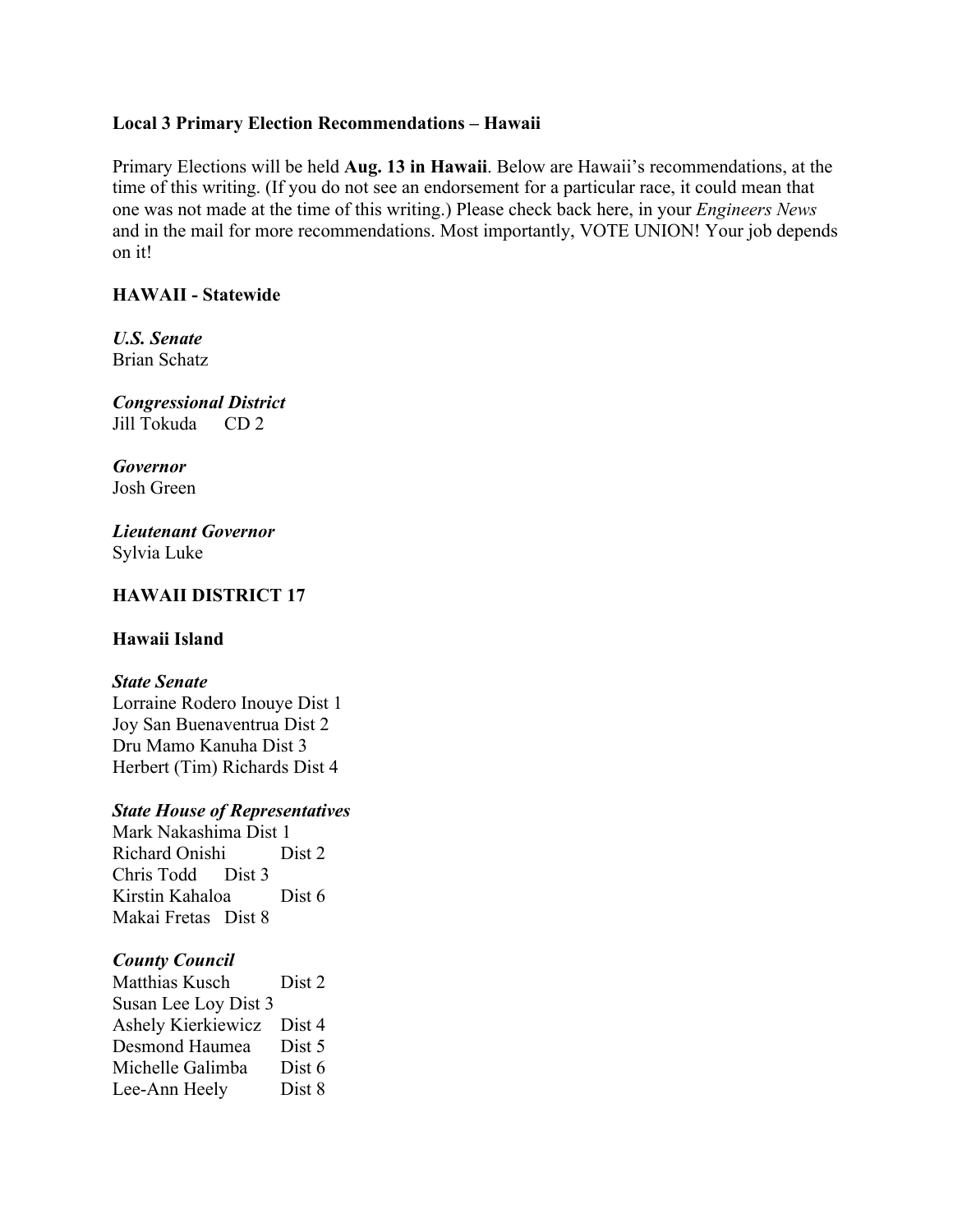Jeff K. Coakley Dist 9

**Kauai**

*Mayor* Derek Kawakami

*State Senate* Ronald Kouchi Dist 8

## *State House of Representatives*

Nadine K. Nakamura Dist 14 James Kunane Tokioka Dist 15 Daynette Morikawa Dist 17

## *County Council*

Addison Bulosan Bernard Carvalho Bill DeCosta Ross Kagawa Kipukai Kualii Melvin Raposo

## **Maui**

### *State Senate*

Gil S. Coloma Keith-Agaran Dist 5 Angus L.K. "Mac" McKelvey Dist 6 Lynn Pualani DeCoite Dist 7

## *State House of Representatives*

Justin Woodson Dist 9 Troy Hashimoto Dist 10 Kyle Yamashita Dist 12 Linda Clark Dist 13

## *County Council*

*East Maui*  Claire Carroll

*Lanai* Riki Hokama

*Makawao-Hakipu-Paia*  Nohe Uu-Hodgins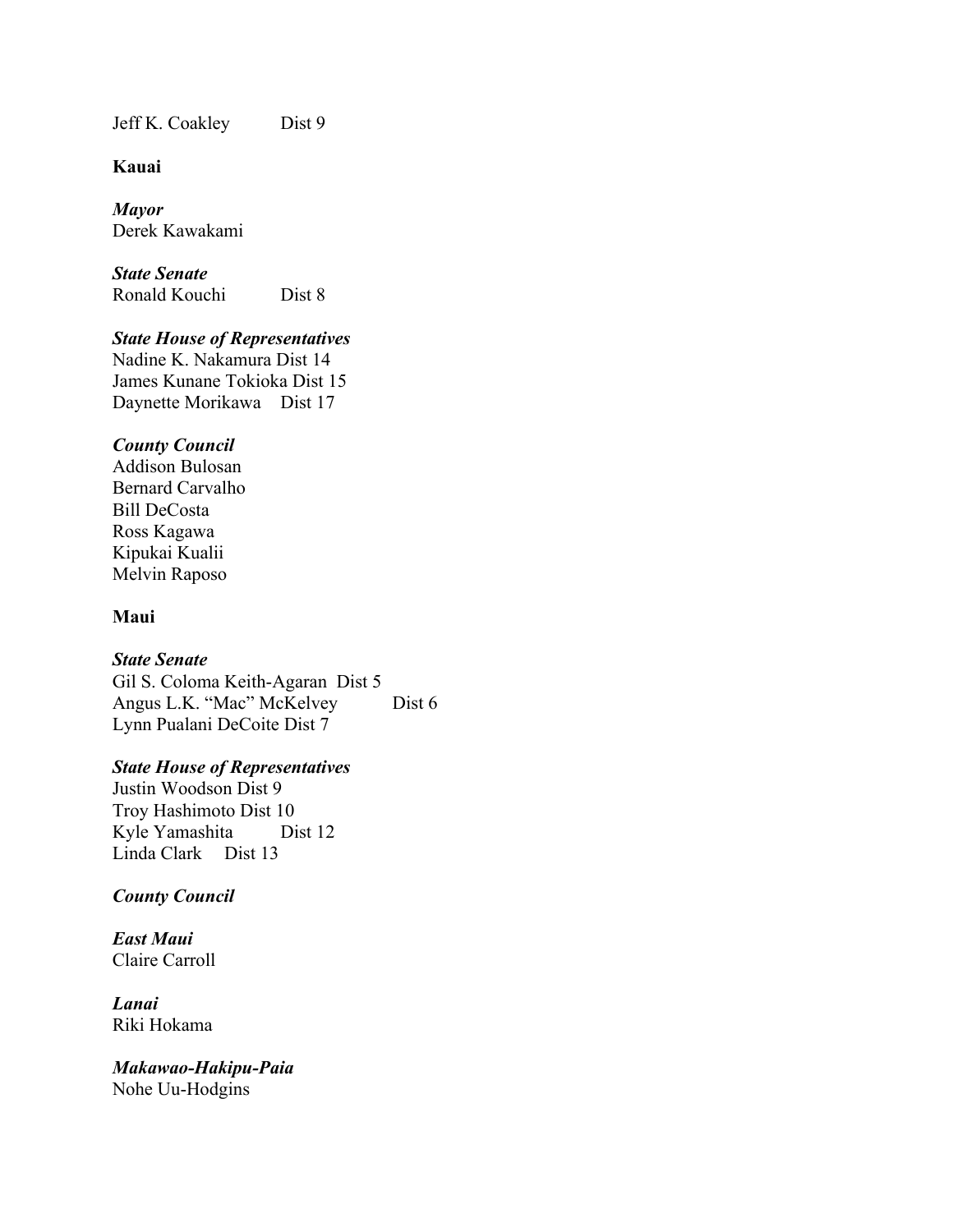*Molokai*  John Pele

#### *South Maui*

Tom Cook

*Upcountry*  Yuki Lei K. Sugimura

*Wailuku-Waihee-Waikapu*  Alice Lee

*West Maui*  Tamara Paltin

## **Oahu**

*State Senate* Karl Rhoads Dist 13 Donna Mercado Kim Dist 14 Glenn Wakai Dist 15 Brandon Elefante Dist 16 Donovan M. Dela Cruz Dist 17 Michelle Kidani Dist 18 Henry Aquino Dist 19 Mike Gabbard Dist 21 Maile S.L. Shimabukuro Dist 22 Jarrett Keohokalole Dist 24

### *State House of Representatives*

Mark Hashem Dist 19 Jackson Sasayama Dist 21 Adrian Tam Dist 24 Scott Saiki Dist 25 Della A Belatti Dist 26 Daniel Holt Dist 28 John M. Mizuno Dist 29 Romy CacholaDist 30 Linda Ichiyama Dist 31 Gregg Takayama Dist 34 Rachele Fernandez Lamosa Dist 36 Ryan Yamane Dist 37 Wayne K.S. Kaululaau Dist 40 Sharon Har Dist 42 Stacelynn K.M. Eli Dist 43